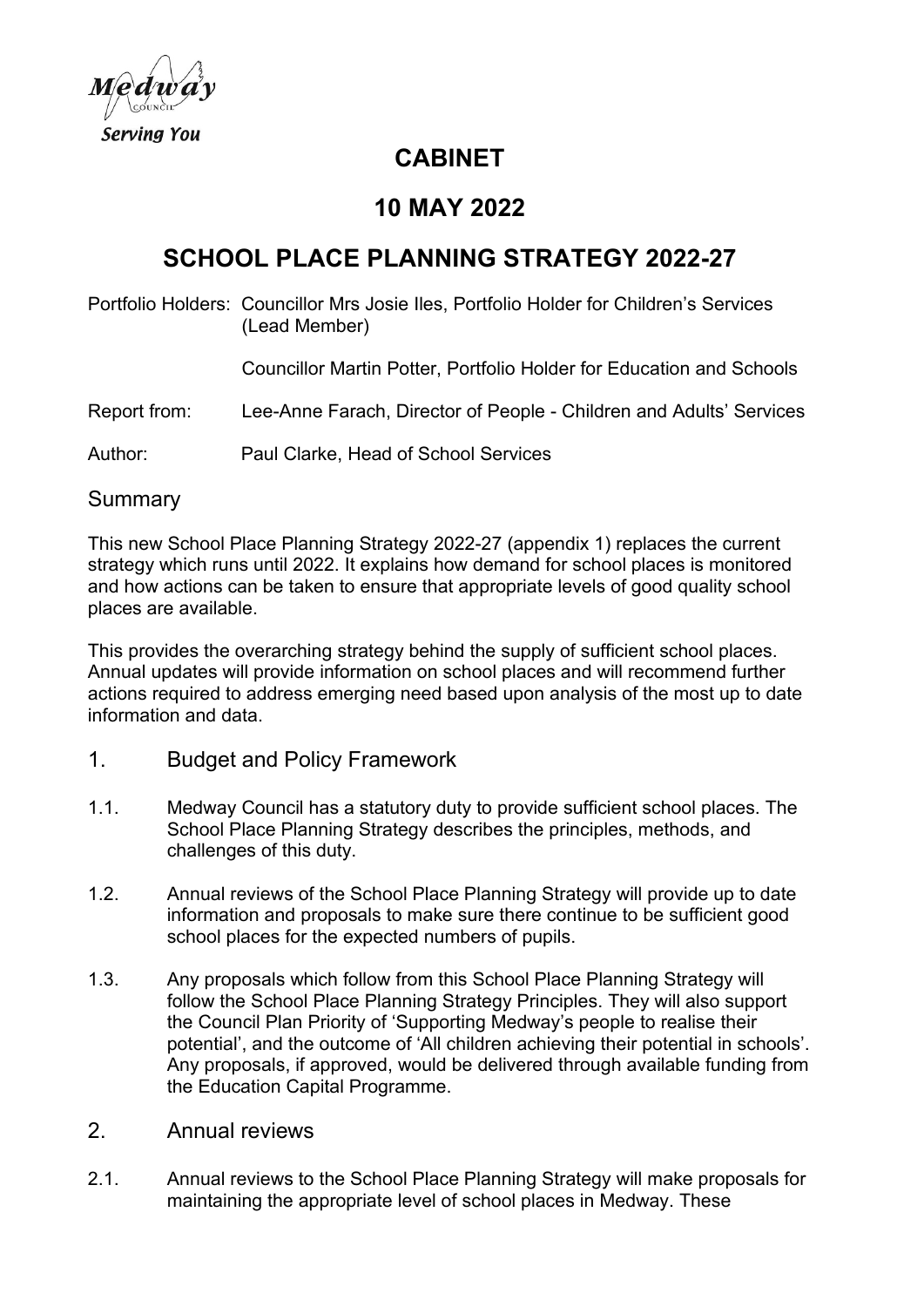proposals will be based on the most up-to-date information, as well as an analysis of local and national policy and strategy.

- 3. Climate change implications
- 3.1. No climate change implications arise directly from this report, however as any projects are progressed, designs and construction methods will consider such impacts and look to contribute to the Council's ambitious and exciting climate change agenda.
- 3.2. By creating local provision for children and young people, it is expected that there would be a reduction in car journeys across Medway which will reduce any impacts upon air quality.
- 3.3. Pupils are encouraged by schools to walk or cycle to school, and this becomes more achievable if the provision is local.
- 3.4. As part of the schools' maintenance and condition programme, as well as when expanding or building schools, officers look to utilise methods and materials to help reduce the carbon footprint, examples include replacing fossil fuelled heating systems with greener alternatives, LED lighting, improving insulation, photovoltaics and providing vehicle charging points.
- 4. Risk management
- 4.1. There are no risks resulting directly from this report, however the following would be assessed as risks should recommendations from individual proposals flowing from this report not be implemented.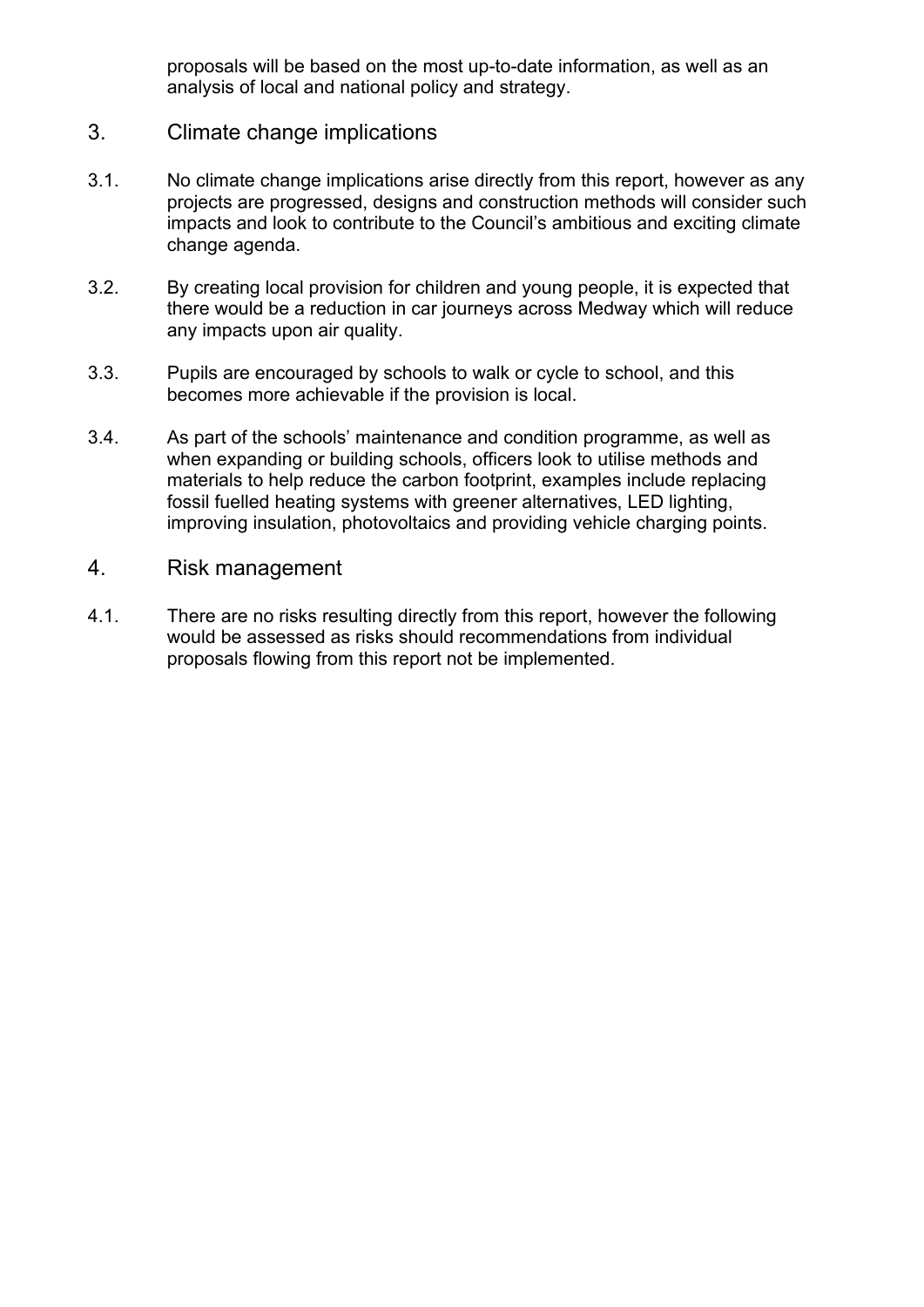| <b>Risk</b>                                                                                       | <b>Description</b>                                                                                                                                                                                                                                                                     | <b>Action to avoid or</b><br>mitigate risk                                                                                                                                                               | <b>Risk</b><br>rating |
|---------------------------------------------------------------------------------------------------|----------------------------------------------------------------------------------------------------------------------------------------------------------------------------------------------------------------------------------------------------------------------------------------|----------------------------------------------------------------------------------------------------------------------------------------------------------------------------------------------------------|-----------------------|
| The Council's<br>statutory duty to<br>provide<br>sufficient good<br>quality school<br>places      | If insufficient school places are<br>made available to meet demand,<br>the Council would be failing to<br>meet its obligations.                                                                                                                                                        | Implement proposals to<br>provide additional good<br>quality places in the areas<br>of demand.                                                                                                           | C <sub>1</sub>        |
| That insufficient<br>funding is available<br>to fund proposals<br>to provide<br>sufficient places | Basic need funding is limited and<br>the extent of the emerging need<br>may mean that unless additional<br>funding can be sourced, projects<br>to provide places may not be<br>able to be implemented, which<br>could mean that the council fails<br>to meet its statutory obligation. | Explore options to fund<br>projects including bidding<br>for funding initiatives.<br>Look at cost effective<br>ways to supply places.                                                                    | A <sub>1</sub>        |
| That the level of<br>forecast pupils fails<br>to materialise                                      | Should the expected numbers of<br>pupils fail to materialise, then any<br>funding committed could have<br>been better spent elsewhere.                                                                                                                                                 | Continue to monitor<br>births, migration and<br>housing developments<br>and accuracy of<br>forecasting.                                                                                                  | D <sub>3</sub>        |
| Applications for<br><b>Free Schools</b><br>increases                                              | <b>Applications for Free Schools</b><br>could be a risk to strategic<br>planning framework as the<br>Council has no control over<br>where or by whom the application<br>is made.                                                                                                       | Monitor all applications to<br>Secretary of State, and<br>work with DFE to<br>influence outcomes of<br>applications to suit, and fit<br>in with, the Councils wider<br>pupil place planning<br>strategy. | A2                    |
| <b>Other Local</b><br>Authorities placing<br>children in<br>Medway                                | Other authorities are placing<br>children into Medway schools,<br>including unaccompanied asylum<br>seekers, which adds pressure to<br>the system and is difficult to plan<br>for.                                                                                                     | Retain a certain level of<br>flexibility within the<br>system to meet<br>unexpected inward<br>movement of children<br>requiring a school place.                                                          | A <sub>3</sub>        |

### 5. Consultation

- 5.1. No consultation is required for this report, but any specific proposals that are progressed as a result of the new strategy will include a consultation process as appropriate.
- 5.2. No Diversity Impact Assessment accompanies this report. Assessments will be provided for individual proposals brought forward as a result of actions flowing from the strategy.
- 6. Financial implications
- 6.1. All projects approved and undertaken as a result of this report will be funded through the Children and Adults' Capital Programme. Funding implications for proposed projects will be included in subsequent procurement board reports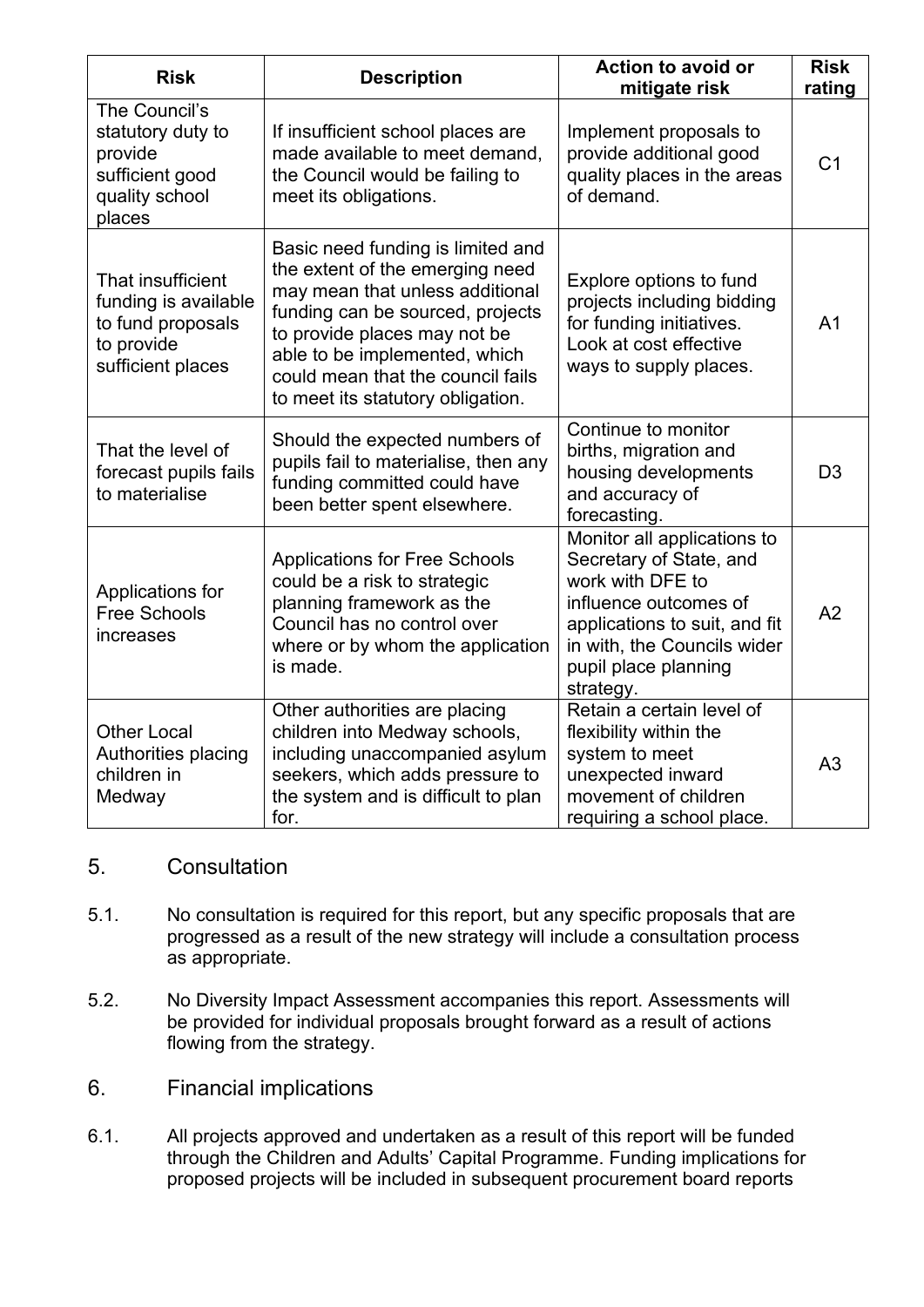requesting funding approval for each individual project.

- 6.2. Where appropriate, developer contributions will be sought from new housing schemes to assist with the provision of school places in areas of demographic growth. Developments resulting from the Local Plan will be considered accumulatively to identify the most suitable and wider use of developer contributions or developer provided schools to provide the most benefit.
- 6.3. Over recent years, no basic need funding has been provided by central government to Medway council to provide additional places. Therefore, the funding of projects in the current capital programme is reliant upon section 106 receipts, or council borrowing in advance of future developer contributions due to the delay in receiving funding through this avenue. The government has advised of an allocation of basic need funding in respect of 2023/24 which will be added to the capital programme and individual schemes and their funding agreed in due course.
- 6.4. Occasionally, additional funding sources and initiatives become available such as free school waves or targeted basic need initiatives. Where possible the Council will seek to make use of those opportunities to reduce the demands upon the limited funding currently available.
- 6.5. The Government's Free School programme provides an opportunity to create additional provision without the responsibility for funding. The funding waves announced under this programme are separate from the Free School presumption process, where new schools from housing developments are funded by the Council. All opportunities to benefit from future Free School waves will be explored. This is particularly relevant to secondary provision which requires significantly higher capital funding than primary schools. However, the availability of land is an issue. Officers will seek to secure Free School provision for Medway as required and discussions with the DFE will continue.
- 7. Legal implications
- 7.1. The Council has the power under sections 18 and 19 of the Education and Inspections Act 2006 to make ''prescribed alterations'' to a maintained school. The procedure for making prescribed alterations is set out in 'School Organisation (Prescribed Alterations to Maintained Schools) (England) Regulations 2013.
- 7.2. From 24 January 2014 there is no longer a requirement for a 'pre-publication' (informal) consultation period for prescribed alterations, there is however a strong expectation on Local Authorities to consult interested parties to develop their proposals prior to formal publication as part of their duty under public law to act rationally and take into account all relevant considerations. Specific proposals brought forward from this report will go through this consultation process.
- 7.3. Where an expansion is proposed at an academy it falls to the academy trust to carry out the appropriate statutory consultation. In these circumstances the Regional Schools Commissioner is the decision maker on the proposals. If these proposals are to meet basic need for school places, then responsibility